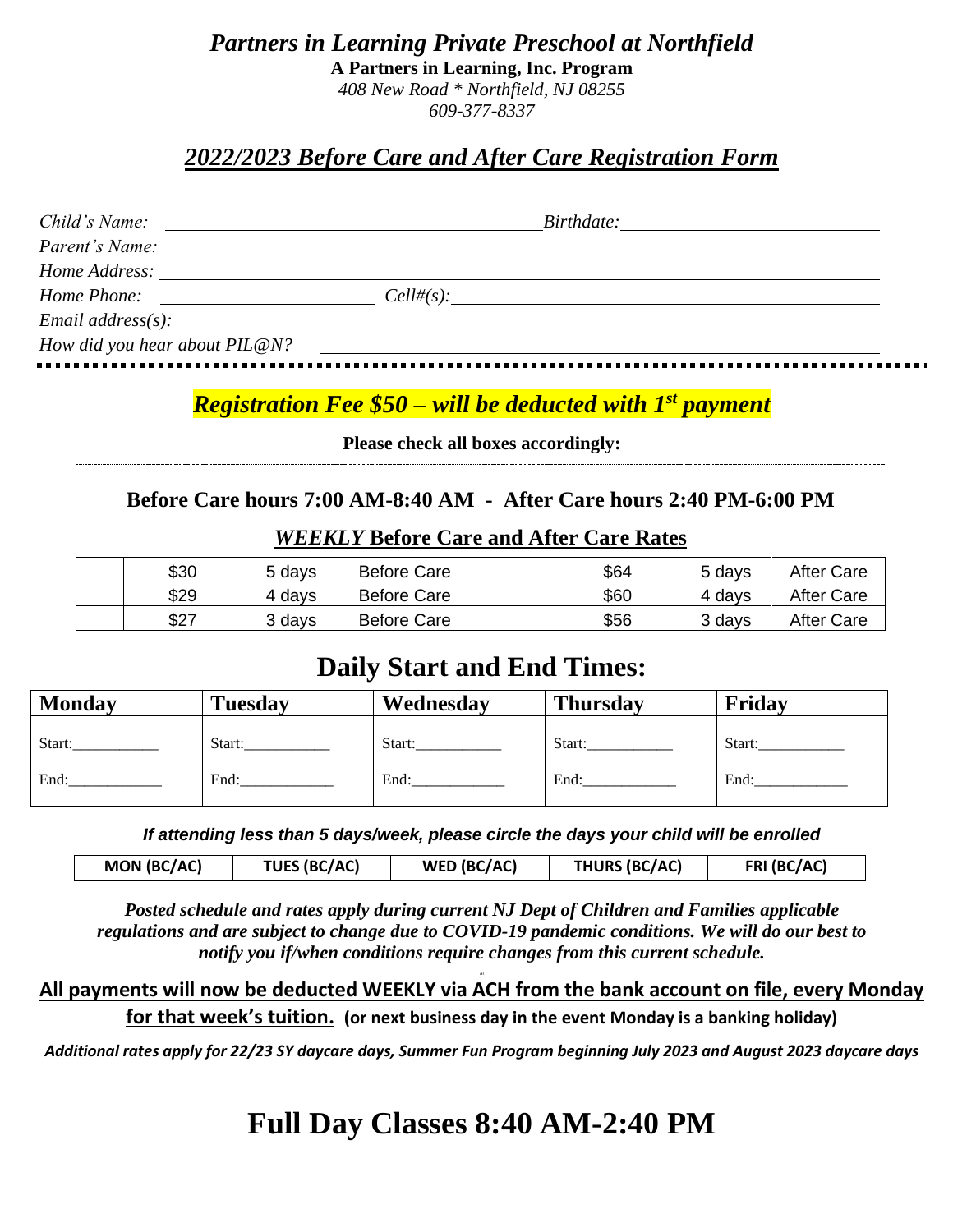## **TUITION PAYMENT OPTIONS / DIRECT PAYMENT AUTHORIZATION**

I authorize Partners in Learning, Inc. (PIL) to initiate electronic debit entries to my:

(check one)  $\Box$  Checking Account  $\Box$  Savings Account

for payment of tuition for at Partners in Learning at Northfield.

I authorize PIL to initiate ACH debits from the bank account provided below for all tuition payments.

I understand that the deduction will be taken every Monday, (or the next business day in the event Monday is a banking holiday), beginning 9/6/22 through the end of the 2022/2023 school year, as long as my child is enrolled.

In order to hold a classroom spot, payments will be deducted weekly regardless of absences, school holidays, Inservice days, weather-related closings, COVID-19 related closings, etc.

These authorizations will remain in full force and effective until PIL has received written notification from me of the termination of my child's enrollment. A 2-week notice is required for any changes in schedule or withdrawal from the program. NO REFUNDS or PRO-RATED TUITION ADJUSTMENTS with early withdrawal.

I acknowledge that the origination of ACH transactions to my account must comply with the provisions of U.S. law. This authority will remain in effect until I have canceled it in writing.

I agree to notify PIL immediately regarding any change to my bank account information.

I understand that if funds are not available at the scheduled time of withdraw, a \$10 late fee will apply as well as a \$20 nonsufficient funds fee-per occurrence. These amounts will be charged to my account and added to my next regularly scheduled tuition payment.

I understand that if my child's schedule changes resulting in a revised tuition amount, my scheduled withdrawal amount will change to reflect the change in tuition. PIL will notify you in advance of any change.

| Name of Child:           |       |
|--------------------------|-------|
| <b>Parent Signature:</b> | Date: |

**Print Name/Email address:**

I acknowledge that the origination of ACH transactions to my account must comply with the provisions of U.S. law. This authority will remain in effect until I have cancelled it in writing. I agree to notify PIL immediately regarding any change to my bank account information. I understand that if funds are not available at the scheduled time of withdraw, a \$10 late fee will apply as well as a \$20 non-sufficient funds fee-per occurrence. These amounts will be charged to my account and added to my next regularly-scheduled tuition payment. I understand that if my child's schedule changes resulting in a revised tuition amount, my scheduled withdrawal amount will change to reflect the change in tuition. PIL will notify you of the change in advance before the withdrawal is processed.

| <u>in the second contract of the second contract of the second contract of the second contract of the second contract of the second contract of the second contract of the second contract of the second contract of the second </u> | *for checking accounts, please attach a voided check, if voided check is not available, please |
|--------------------------------------------------------------------------------------------------------------------------------------------------------------------------------------------------------------------------------------|------------------------------------------------------------------------------------------------|
|                                                                                                                                                                                                                                      |                                                                                                |
| FINANCIAL INSTITUTION CITY AND STATE THE STATE STATE STATE OF STATE STATE STATE STATE STATE STATE STATE STATE STATE STATE STATE STATE STATE STATE STATE STATE STATE STATE STATE STATE STATE STATE STATE STATE STATE STATE STAT       |                                                                                                |
|                                                                                                                                                                                                                                      |                                                                                                |
| FINANCIAL INSTITUTION ROUTING NUMBER <b>And Information Contract Contract Contract Contract Contract Contract Contract Contract Contract Contract Contract Contract Contract Contract Contract Contract Contract Contract Contra</b> |                                                                                                |
|                                                                                                                                                                                                                                      |                                                                                                |
|                                                                                                                                                                                                                                      |                                                                                                |

**obtain direct debit authorization form from your bank.**